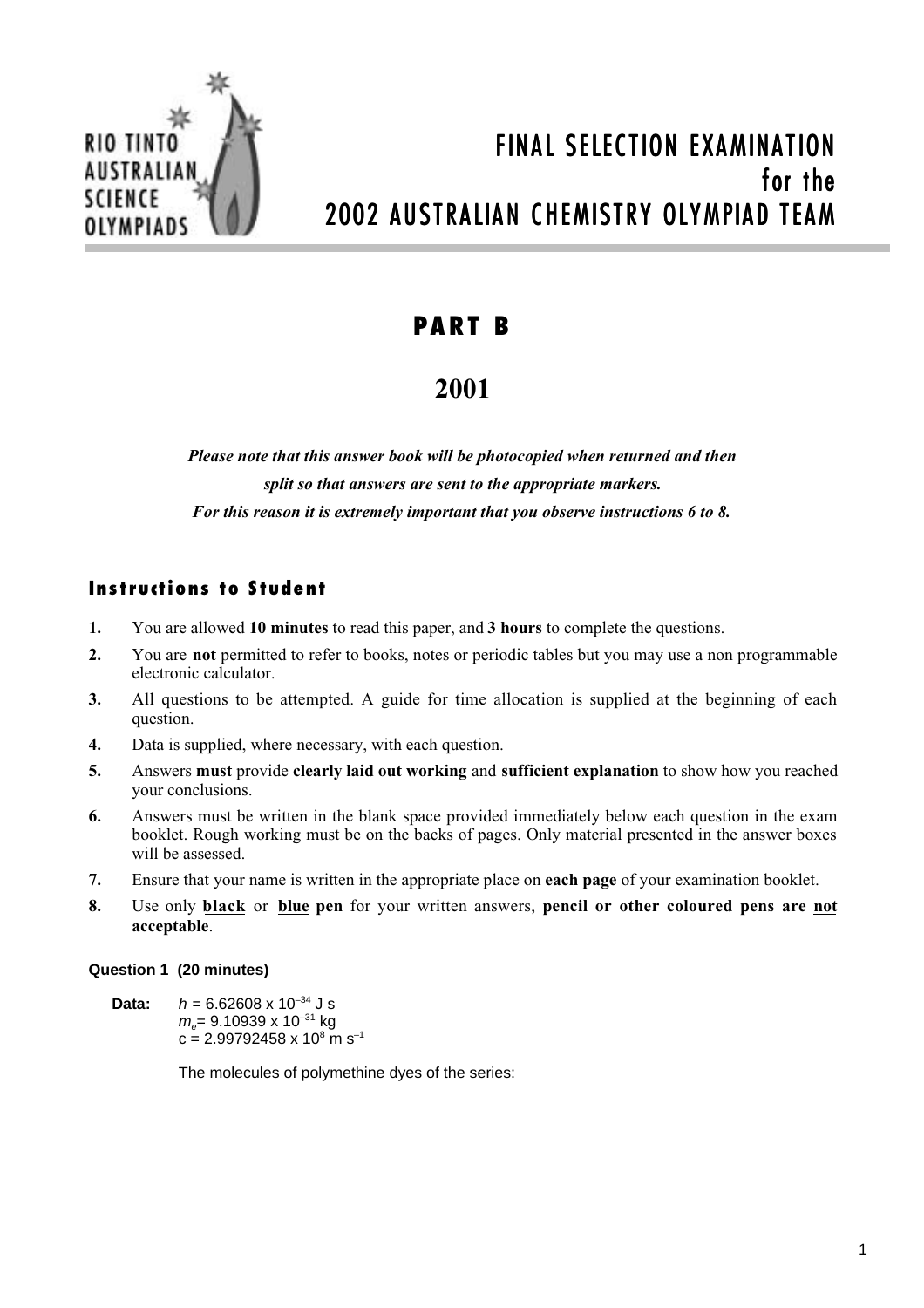

- (where  $x = 0, 1, 2...$ ) contain a conjugated  $\pi$ -electronic system. The absorption spectra of these dyes result from the transition of electrons between energy levels of the  $\pi$  system. The electronic states are commonly described using a simple particle-in-a-box model, where the molecule is presented as a one-dimensional box with infinitely high walls and the  $\pi$  electrons move freely within this box. In this assumption, only the kinetic energy of the electron needs to be considered.
- a) Derive the formula of the energy levels of such a system if the box has length L. State and justify the assumptions you have made.
	- In the case of the dye, the length of the box L is assumed to be the distance between the nitrogen atoms:

 $L = b$ .  $l + \gamma$ 

- Where b is the number of bonds in the chain between the nitrogen atoms, I is the average bond length in the conjugated system, and  $\gamma$  is the empirical parameter that accounts for the extension of the  $\pi$  system beyond each of the terminal nitrogen atoms. It is assumed that  $I$ and  $\gamma$  are the same for all dyes in this series. (That is, they are independent of x, NOT  $I = \gamma I$ )
- b) For a dye molecule with a given x, determine the total number k of  $\pi$  electrons in the conjugated system between the nitrogen atoms, the total number b of bonds in the  $\pi$  system, and the number N of occupied orbitals in the ground electronic state. Remember that nitrogen atoms can contribute to the conjugated system due to their lone pair of electrons.
- c) The maximum wavelength  $\lambda_{\text{max}}$  in the spectrum (the minimum energy difference) corresponds to the electronic transition from the highest occupied molecular orbital to the lowest unoccupied molecular orbital in the conjugated system. From your answer in a) and/or using any other information, derive the general expression of  $\lambda_{\text{max}}$  for a given x.
- d) Given the maximum wavelength for the first two dyes of this series ( $\lambda_{\text{max}}$  = 592.2 nm and 706.0 nm respectively), calculate the average bond length  $I$  in the conjugated systems and the empirical parameter γ.
- e) Determine the chemical formula of a dye that has an absorption band with the wavelength equal to 440.9 nm in the visible spectrum.

#### **Question 2 (25 minutes)**

- a) The complex ion  $[Co(en)_3]^{3+}$  is diamagnetic while the ion  $[CoF_6]^{3-}$  is paramagnetic. Suggest a qualitative explanation for these observations. Include clearly labelled d-orbital splitting diagrams for these complex ions as part of your answer. Calculate the 'spin only' magnetic moments and the crystal field stabilization energies (in terms of  $\Delta_{O}$ ) of these species. Which ion absorbs at longer wavelength?
- b) A series of cobalt complexes has been synthesized and their absorption maxima measured. These are listed in the following table:

| <b>Complexes</b>         | $\lambda_{\max}$ (nm) |
|--------------------------|-----------------------|
| $CoCl3(NH3)6$            | 475                   |
| $Co(H2O)(NO3)3(NH3)5$    | 495                   |
| $Co(CO_3)(NO_3)(NH_3)_5$ | 510                   |
| $CoF(NO3)2(NH3)5$        | 515                   |
| $CoCl3(NH3)5$            | 534                   |
| $CoBr3(NH3)5$            | 552                   |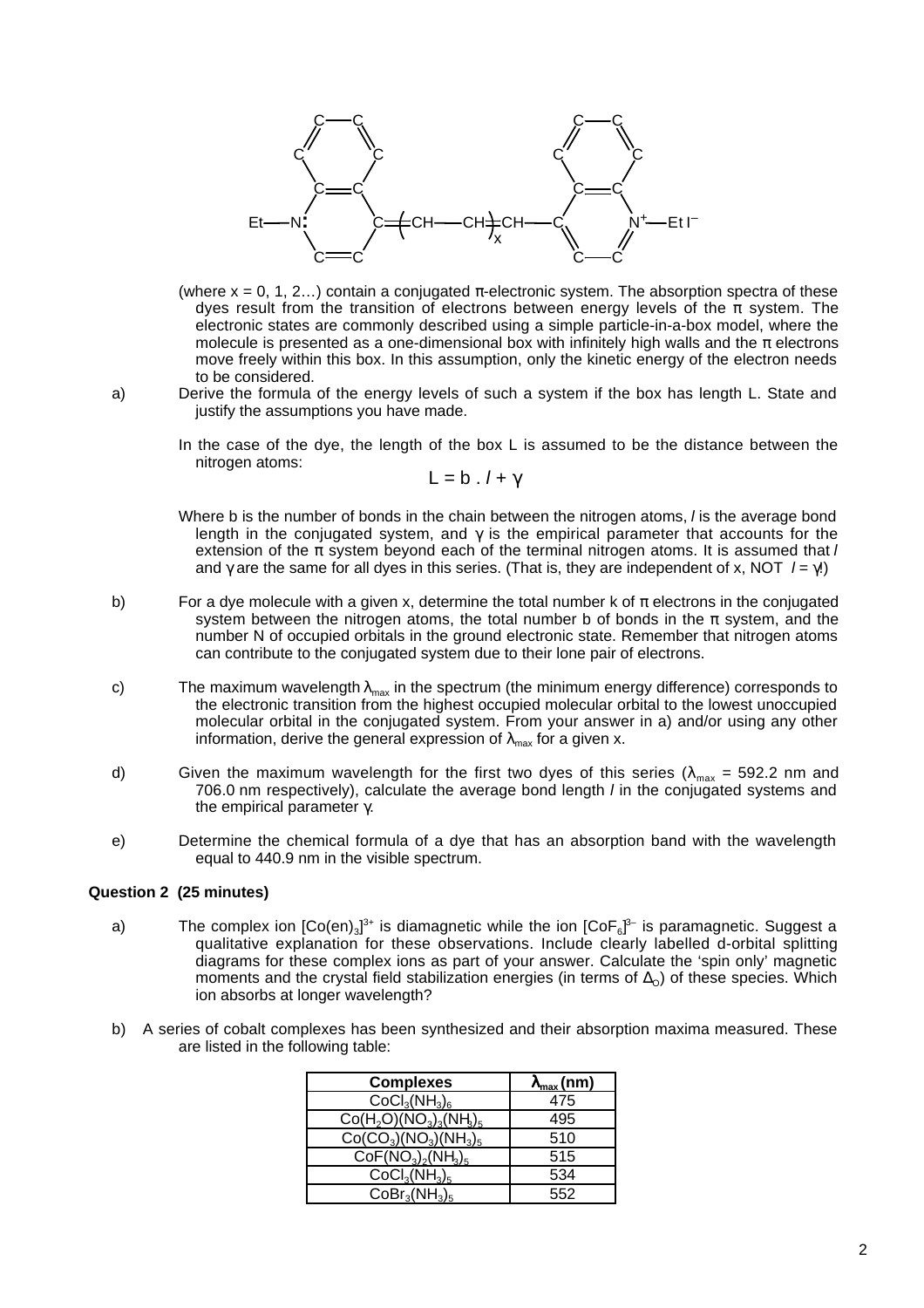- (i) Rewrite these formulae according to the IUPAC guidelines and identify the complex part.
- (ii) Give IUPAC names of the rewritten formula in (i).
- (iii) What types of electrolytes would these complexes dissociate into when they are in solution?
- (iv) What are the colours of these complexes?
- (v) Give a rationale for the different  $\lambda_{\text{max}}$  values observed for these complexes.
- c) A certain compound of chromium was synthesized. The elemental analysis shows its composition to be: Cr 27.1%, C 25.2% and H 4.25% by mass, the rest is due to oxygen.
	- (i) What is the empirical formula of this compound?
	- (ii) If the empirical formula consists of one molecule of  $H_2O$ , what is the other ligand? What is the oxidation state of chromium?
	- (iii) The study on magnetic property shows that this compound is diamagnetic, how would you explain the magnetic property of this compound? Sketch the possible structure of this compound.

#### **Question 3 (45 minutes)**

In both parts (a) and (b) make sure to state clearly any assumptions you make in your solutions. Moreover, you should justify your assumptions by showing that they are self-consistent. Data for both parts are given at the end of the question.

(a) The dichromate anion can hydrolyse in aqueous solutions to form the related hydrogenchromate ion. The hydrogenchromate ion is in itself a weak acid, and so the solution behaviour of dichromate and its related species is indeed somewhat complex. The solution equilibria are dominated by the two systems:

$$
Cr_2O_7^{2-}(aq) + H_2O(1)
$$
  $\longrightarrow$  2HCrO<sub>4</sub><sup>-</sup>(aq)  $pK_{hyd} = 1.36$   
HCrO<sub>4</sub><sup>-</sup>(aq) + H<sub>2</sub>O(1)  $\longrightarrow$  CrO<sub>4</sub><sup>2-</sup>(aq) + H<sub>3</sub>O<sup>+</sup>(aq)  $pK_a = 6.50$ 

- (i) Calculate the pH of the following solutions
	- 1. 0.010 M  $K_2$ CrO<sub>4</sub>
	- 2. 0.010 M  $K_2Cr_2O_7$
- (ii) Consider a solution initially containing  $K_2Cr_2O_7$  at a concentration of 0.010 M and CH<sub>3</sub>COOH at a concentration of 0.10 M. Calculate the concentration of the following species at equilibrium:
	- 1.  $H_3O^+$
	- 2.  $CrO<sub>4</sub><sup>2–</sup>$
	- 3.  $Cr_2O_7^{2-}$
	- 4. CH<sub>3</sub>COOH
- (b) Potentiometric methods are widely used for the determination of equilibrium concentrations and equilibrium constants in solution.
	- Consider two separate solutions: Solution 1 contains an acidified aqueous mixture of FeSO<sub>4</sub> and  $Fe_2(SO_4)_3$ , solution 2 contains an aqueous mixture of  $K_4[Fe(CN)_6]$  and  $K_3[Fe(CN)_6]$ . The concentration of iron-containing species in the two solutions are related by the two following equations:

$$
[Fe^{2+}]_{\text{solution 1}} = [Fe(CN)64-]_{\text{solution 2}}
$$

$$
[Fe^{3+}]_{\text{solution 1}} = [Fe(CN)_6^{3-}]_{\text{solution 2}}
$$

The potential of a platinum electrode immersed into solution 1 is 0.652 V (relative to the SHE), while the potential of a platinum electrode immersed into solution 2 is 0.242 V (again relative to the SHE). The total concentration of iron-containing species in solution 2 is 0.1812 M. In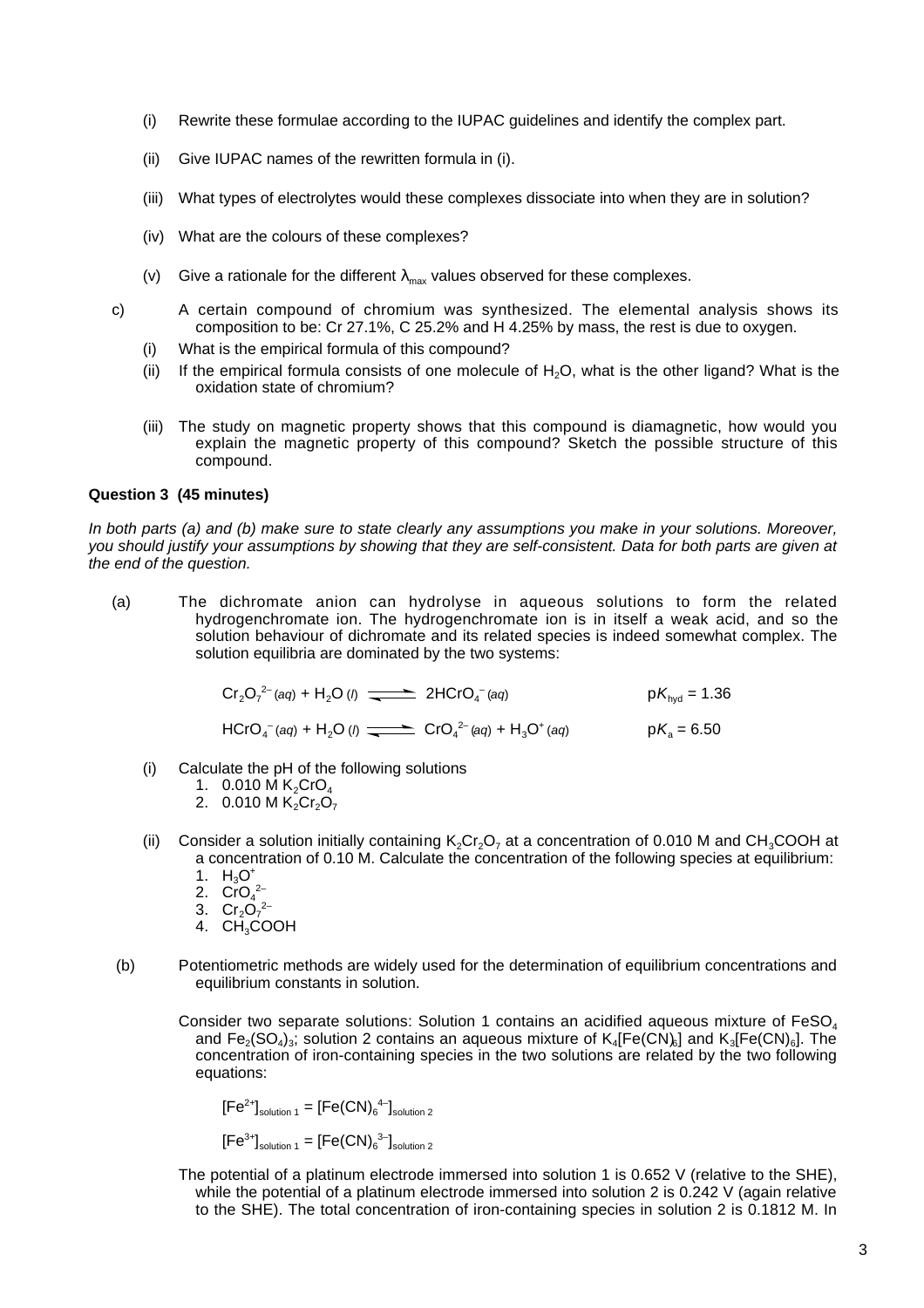solution 2, you may neglect the presence of any species other than the completely complexed species.

- (i) Give balanced redox equations for the half-cells represented by solutions 1 and 2.
- (ii) Calculate the concentrations of the following species:
	- 1.  $Fe<sup>3+</sup>$  in solution 1
	- 2. Fe $^{2+}$  in solution 1
- (iii) Calculate  $\mathsf{E}_{cell}^{\circ}$  ([Fe(CN)<sub>6</sub>]<sup>3-</sup> / [Fe(CN)<sub>6</sub>]<sup>4-</sup>)
- (iv) Calculate the ratio of the stability constants  $K_{stab}$  ([Fe(CN)<sub>6</sub>]<sup>3-</sup>) /  $K_{stab}$  ([Fe(CN)<sub>6</sub>]<sup>4-</sup>). Hint: Consider how the half-cells in solutions 1 and 2 are related.
- (v) Using your answer to (iv) above, or otherwise, calculate  $K_{\text{stab}}$  ([Fe(CN)<sub>6</sub>]<sup>3-</sup>)

 $+$  OCl<sup>-</sup> $\rightarrow$  Ol<sup>-</sup> + Cl<sup>-</sup>

**Data:** (All values are at 298 K and 1 atm)  $pK_s$  (CH<sub>3</sub>COOH) = 4.76

 $\mathsf{p}\mathsf{K}_\mathsf{stab}\left(\mathsf{[Fe(CN)}_6\right)^{\!4-}\right)$  = -24.79  $E^0$  (Fe<sup>3+</sup>/Fe<sup>2+</sup>) = +0.77 V

#### **Question 4 (45 minutes)**

**a)** Data:  $R = 8.314$  J K<sup>-1</sup> mol<sup>-1</sup>

The reaction between hypochlorite ions and iodide ions in basic solution is studied at 298K and the following data obtained:

Reaction:

| Run | Ч7.<br>- In | IOCI <sub>0</sub> | $[OH^-]_0$     | $(Rate)_{0}$ (moll <sup>-1</sup> s <sup>-1</sup> ) |
|-----|-------------|-------------------|----------------|----------------------------------------------------|
|     | 0.0120      | 0.0120            | $1.00x10^{-5}$ | $2.00 \times 10^{-3}$                              |
|     | 0.0120      | 0.0120            | $2.00x10^{-5}$ | $1.00 \times 10^{-3}$                              |
|     | 0.0240      | 0.0120            | $2.00x10^{-5}$ | $2.00 \times 10^{-3}$                              |
|     | 0.0240      | 0.0240            | $4.00x10^{-5}$ | $2.00 \times 10^{-3}$                              |

(i) What is the rate law? What is rate constant k? If k triples on raising the temperature to 320.15K, what is the energy of activation?

Three possible mechanisms for the reaction are:

| Mechanism I:          | $\Gamma$ + OCI <sup>-</sup> $\xrightarrow{k_f}$ OI <sup>-</sup> + CI <sup>-</sup>                                                 | slow         |
|-----------------------|-----------------------------------------------------------------------------------------------------------------------------------|--------------|
| Mechanism II:         | OCI <sup>-</sup> + H <sub>2</sub> O $\xrightarrow{\ k_1}$ HOCI + OH <sup>-</sup><br>$H OCl + I^ \xrightarrow{k_2}$ $H O I + Cl^-$ | fast<br>slow |
|                       | HOI + OH <sup>-</sup> $\frac{k_3}{k_3}$ H <sub>2</sub> O + OI <sup>-</sup>                                                        | fast         |
| <b>Mechanism III:</b> | OCI <sup>-</sup> + H <sub>2</sub> O $\frac{k_1}{k_1}$ HOCI + OH <sup>-</sup>                                                      | fast         |
|                       | HOCI + $\Gamma$ $\xrightarrow{k_2}$ HOI + C $\Gamma$                                                                              | slow         |
|                       | HOI + OH <sup>-</sup> $\frac{k_3}{k_3}$ H <sub>2</sub> O + OI <sup>-</sup>                                                        | fast         |

- (ii) By using the steady state approximation, decide which of the above mechanisms is most appropriate for the observed kinetic behaviour.
- (iii) What are the rate constant, Arrhenius factor and total activation energy in terms of the elementary step values?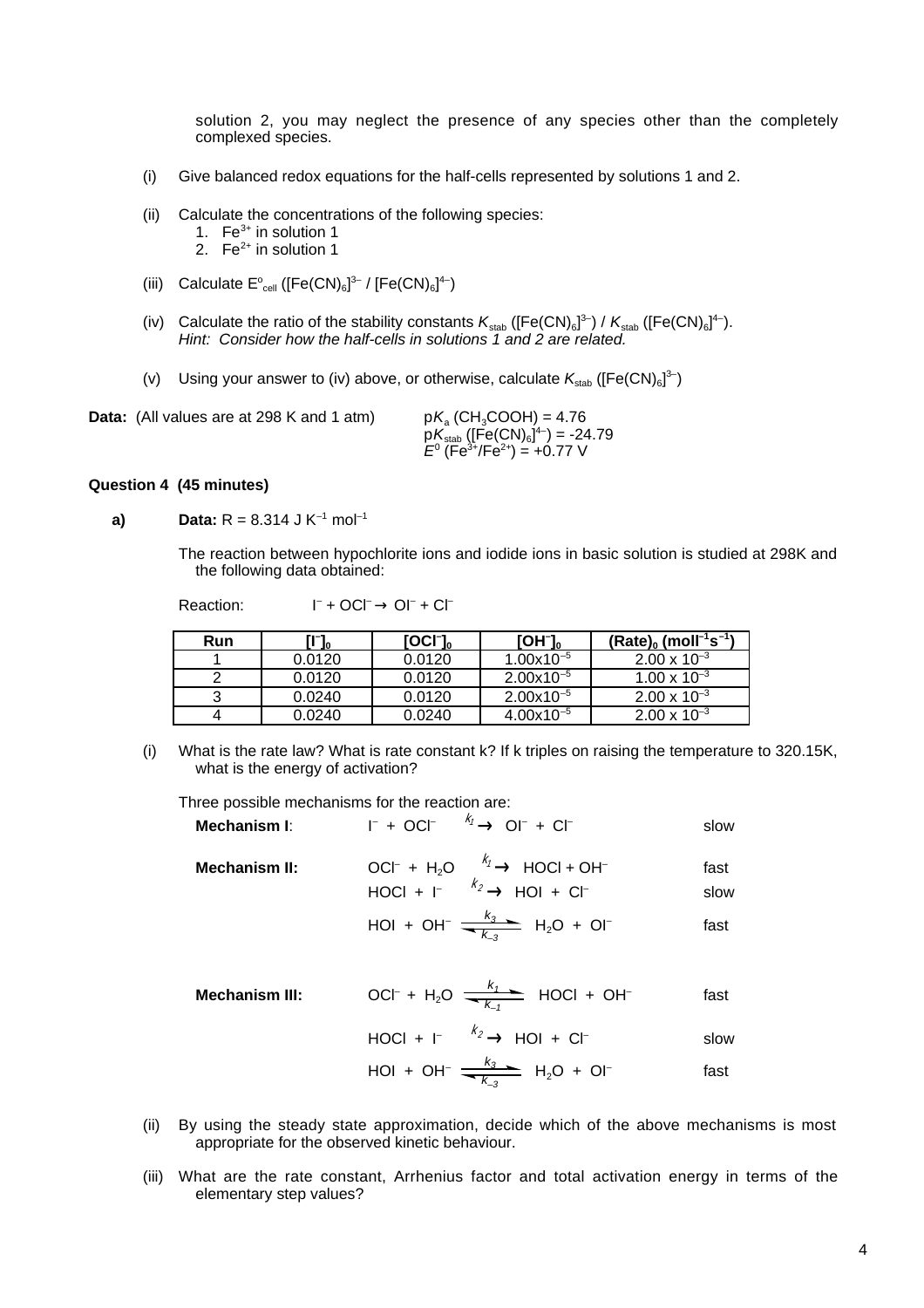- (iv) What is the order of the reaction in a buffer solution? Show that the hydronium ions catalyse the reaction above.
- (v) Show that the catalytic rate constant in (iii) depends on pH.
- b) It is often considered that two isotopes will have identical chemical reactivity; however, this is not precisely true. While details of the reasons need not concern us, it is useful to note that compounds featuring light isotopes (e.g. <sup>1</sup>H<sup>19</sup>F) have slightly lower bond strengths than analogous compounds featuring heavy isotopes (e.g. <sup>2</sup>H<sup>19</sup>F). This "isotope effect" can be crucial in the chemistry of low-temperature regions such as interstellar dust clouds (typically 10-20 K). Deuterium  $(D = {}^{2}H)$  fractionation in cold interstellar clouds occurs by a variety of processes, including the following mechanism:

| $H_2 + D \longrightarrow HD + H$ | (1) |
|----------------------------------|-----|
| $HD + D \longrightarrow D_2 + H$ | (2) |

Thermochemical parameters relevant to reaction (1) are:

| $\Delta H^{\circ}_{f}(H_{2}(g)) = 0$ kJ mol <sup>-1</sup>  | $\Delta S^{\circ}(H_2(g)) = 130.57$ J K <sup>-1</sup> mol <sup>-1</sup> |
|------------------------------------------------------------|-------------------------------------------------------------------------|
| $\Delta H^{\circ}_{f}(HD(g)) = 0.33$ kJ mol <sup>-1</sup>  | $\Delta S^{\circ}$ (HD(g)) = 143.69 J K <sup>-1</sup> mol <sup>-1</sup> |
| $\Delta H^{\circ}_{f}(H(g)) = 216.00$ kJ mol <sup>-1</sup> | $\Delta S^{\circ}(H(g)) = 114.60 \text{ J K}^{-1} \text{ mol}^{-1}$     |
| $\Delta H^{\circ}_{f}(D(g)) = 219.76$ kJ mol <sup>-1</sup> | $\Delta S^{\circ}(D(g)) = 123.24$ J K <sup>-1</sup> mol <sup>-1</sup>   |
|                                                            | inthalpies of formation are $0, K$ values (more appropriate to interste |

 $\Delta$ Fi<sub>f</sub>(D(g)) = 219.76 K3 more  $\Delta$ S (D(g)) = 123.24 3 K more<br>[Enthalpies of formation are 0 K values (more appropriate to interstellar temperatures); entropies are 298 K values but can be assumed temperature-independent for our purposes.]

- (i) Determine the free energy change  $\Delta G^{\circ}$  for reaction (1), at T = 20 K and T = 1000 K.
- (ii) In which direction is this reaction spontaneous, if initial concentrations of all reactants and products are equal? What does the sign of ∆H<sup>°</sup> tell us about the respective bond strengths of  $\mathsf{H}_2$  and HD? What does the sign of ∆S tell us about reaction (1) in the forward direction, and what is the physical basis for the sign of  $\Delta S^{\circ}$ ?
- (iii) Now consider reaction (2). What is the sign of  $\Delta H^{\circ}$ , and  $\Delta S^{\circ}$ , for the reaction in the forward direction? If you assume that enthalpy and entropy changes are equal in magnitude to those found in (i), calculate the free energy change and predict the direction of spontaneous reaction at 20 K, and at 1000 K.
- (iv) Molecular hydrogen (in its various isotopic forms) is present in much higher concentrations than atomic hydrogen (and atomic deuterium) in interstellar clouds. Predict the dominant form of deuterium ( $D$ , HD or  $D<sub>2</sub>$ ) in interstellar clouds, assuming a temperature of 20 K, when  $n(D) \ll n(H)$ , where  $n(X)$  is the total number of nuclei in whatever chemical form (this is the real-life situation). What is the dominant form when  $n(D) = n(H)$ ? What is the dominant form of hydrogen under these conditions?

#### **ORGANIC SECTION (45 minutes)**

#### **Question 5 (35 minutes)**

#### **Synthesis of haloperidol, a powerful tranquiliser.**

- Note that there is often more than one correct answer to synthesis questions, but a significant proportion of the marks for this question will be awarded for elegant and efficient syntheses (the less steps the better). Syntheses that work but are rather inelegant or complicated will only attract partial marks.
- a) Propose a series of reactions to convert 4-chlorophenylmagnesium bromide into 4-chlorobenzoyl chloride. Show the product after each step, and all reagents and conditions necessary for each step.
	- When 4-chlorobenzoyl chloride is treated with an excess of vinylmagnesium bromide (CH2=CHMgBr) in anhydrous ether, **B** is produced after aqueous workup. Treatment of **B** with excess HBr in anhydrous conditions in the presence of benzoyl peroxide gives **C**, which reacts with ammonia to form  $D$  ( $C_{11}H_{14}$ ONCl).
- b) Draw out the reaction sequence showing the structures of **B**-**D**.